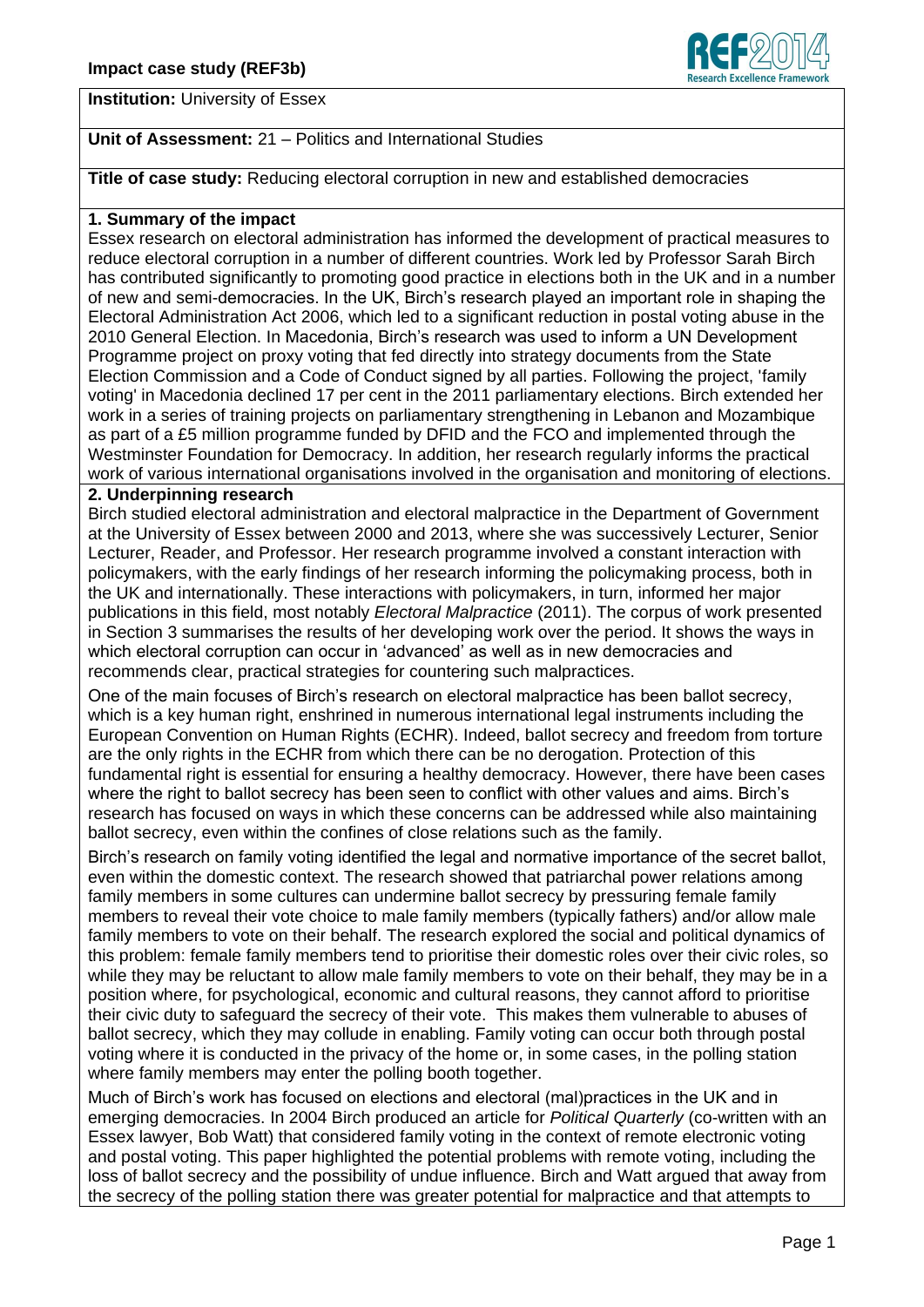

introduce widespread remote voting methods in England should be brought before the courts. The paper was submitted as written evidence to the House of Commons Office of the Deputy Prime Minister: Housing, Local Government and the Regions Select Committee Inquiry into Postal Voting. Birch remained in close contact with policymakers and, as described below, the key recommendations of the paper were incorporated into legislation in 2006.

Birch's work, however, has always been concerned to explore empirical applications beyond the UK. Her work has been genuinely and extensively comparative (Birch 2007, 2008, 2010). As part of a British Academy-funded project, in 2007 Birch produced a dataset on electoral malpractice in new and semi-democracies. This dataset, which has been regularly updated since 2007, was developed using an Index of Electoral Malpractice (IEM) that involved the coding of election observation reports along 15 indices. This quantitative method enables comparison between states and comparison within a state over time. Following from her analysis of elections in a large number of states, Birch has also produced a typology of electoral malpractice (Birch, 2011). This typology is not only a useful academic heuristic for understanding malpractice, but it also serves as a means of categorising malpractice in the field and, crucially, of evaluating actual cases of malpractice.

## **3. References to the research**

Birch, S. (2003) *Electoral systems and political transformation in post-communist Europe. Basingstoke*, UK: Palgrave Macmillan. ISBN 0333987659

Watt, B. and S. Birch (2004) Remote electronic voting: Free, fair and secret? *Political Quarterly*, 75: 60-72. DOI: 10.1111/j.1467-923X.2004.00572.x

Birch, S. (2007) Electoral systems and electoral misconduct. *Comparative Political Studies*, 40: 1533-56. DOI:10.1177/0010414006292886

Birch, S. (2008) Electoral institutions and popular confidence in electoral processes: A crossnational analysis. *Electoral Studies*, 27: 305-20. DOI:10.1016/j.electstud.2008.01.005

Birch, S. (2010) Perceptions of electoral fairness and voter turnout. *Comparative Political Studies*, 43: 1601-1622. DOI:10.1177/0010414010374021

Birch, S. (2011) *Electoral malpractice*, Oxford: Oxford University Press. ISBN 0199606161

# **Dataset**

Electoral malpractice and electoral manipulation in new and semi-democracies (first published 2007):<http://www.essex.ac.uk/government/electoralmalpractice/data.htm>

## **Research funding**

Birch, S. *Explaining electoral malpractice in new and semi-democracies*. British Academy, 01.04.07 to 31.3.08, £7,256.

Birch, S. *Implementation of electronic voting*. European Commission (via De Montfort University), 01.08.01 to 31.03.02, £12,950.

#### **4. Details of the impact**

Birch's work on electoral malpractice has had documented impacts in various geopolitical contexts, including the **UK, Macedonia, Mozambique, and Lebanon.** In addition, Birch's work regularly informs the work of various **international organisations** involved in the organisation and monitoring of elections.

## **Impact in the UK**

The Select Committee Inquiry into Postal Voting incorporated findings from Birch and Watt's (2004) paper, including the analysis of the threat of close personal influences on vote choice, into its report. The report explicitly cited Birch and Watt's argument about the loss of secrecy leading to the possibility of a market for votes developing [corroborating source 1]. The Government accepted the findings of the report and this led to the drawing up of a White Paper and a change in the law in 2006 on postal voting. Part 14 of The Electoral Administration Act 2006, which came into force in 2007, included the introduction of stricter measures to prevent the abuse of postal vote fraud through the requirement, among other things, of individual voter signature and signature verification for postal voters, and this has led to a reduction in the abuse of postal voting since its introduction.

The major impact in the UK of Birch's research has been its contribution to the reduction of postalvoting fraud. This was most evident in the 2010 General Election – the first opportunity for the new measures to be in force at a national election. There is clear evidence that postal vote fraud decreased considerably after the introduction in 2007 of the new laws that Birch and Watt's research helped to inform. First, the Electoral Commission itself is convinced that the measures of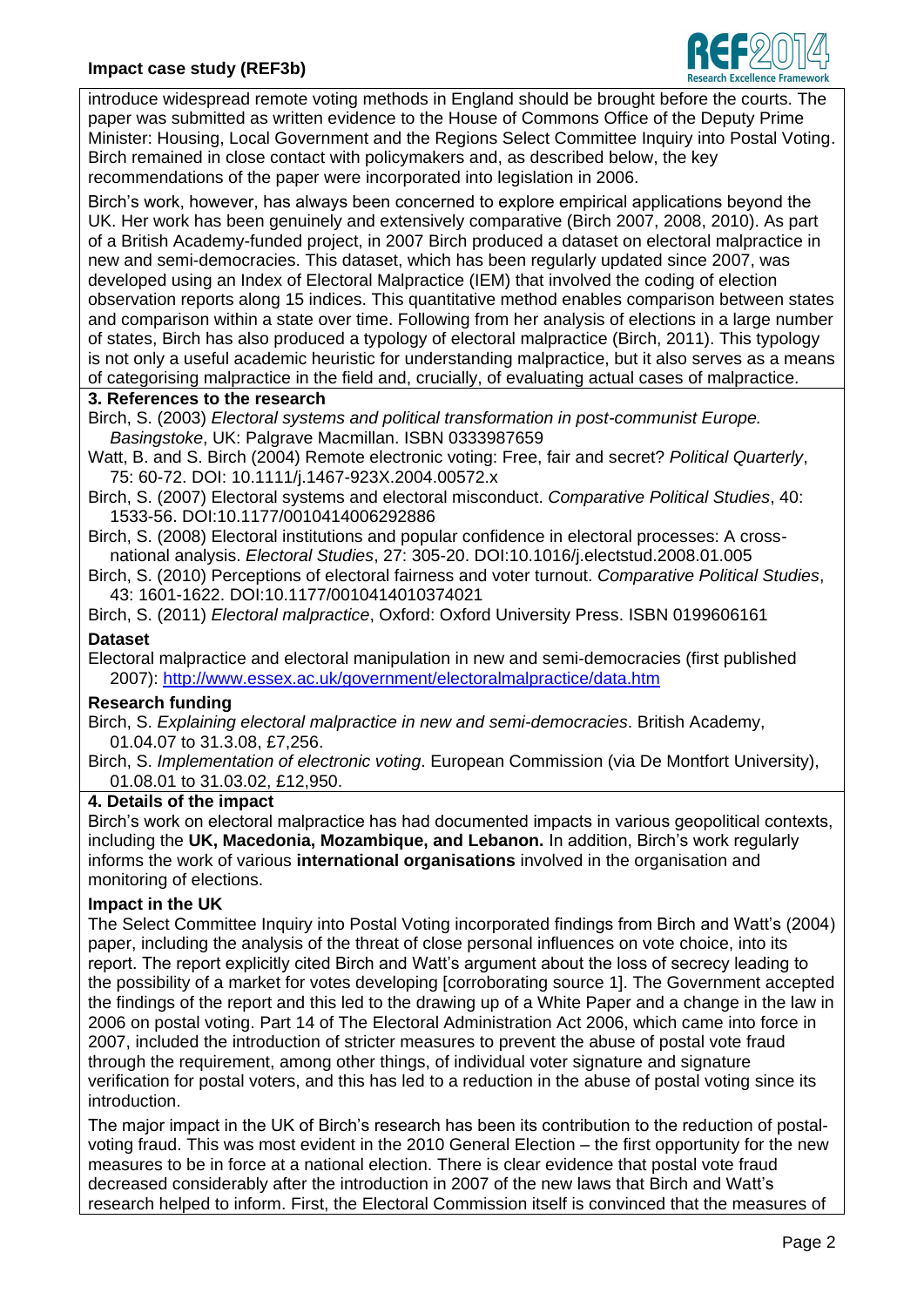## **Impact case study (REF3b)**



the 2006 Act improved electoral integrity and provided a deterrent to fraud. Analyses of elections held in 2008, 2009 and 2010 confirmed that since the passage of the Electoral Administration Act 2006 there has been no repeat of postal vote abuse on the scale encountered prior to that time [corroborating source 2]. Second, official statistics from the 2010 General Election show that the absolute number of ballots rejected under the new system was 220,000 or 3.8% of the total postal votes cast [3]. This compares with 2.5% of postal votes that were rejected in the 2005 General Election. Whilst the number of ballots rejected is undeniably far larger than the number of voters seeking to commit fraud, the reduction in ballot fraud between 2005 and 2010 demonstrates that more stringent checks were being made and postal voting was held up to greater scrutiny in the 2010 election. A useful by-product of these changes was the considerable increase in voter confidence in electoral integrity. In 2005 research found that 46% of the population believed postal voting to be unsafe; by 2011, this figure had dropped to 20% [4].

#### **Impact in Macedonia**

The most significant direct impact of Birch's research on the threat of family members to ballot secrecy has been on policymaking and electoral administrative practice in Macedonia. In its report on the 2006 parliamentary elections, the Organisation for Security and Co-operation in Europe (OSCE) reported that the practices of illegal proxy, family and group voting were "widespread". Birch's work helped to reduce family voting in the 2011 Macedonian parliamentary elections.

In March and April 2007, Birch served as a consultant on a United Nations Development Programme project entitled 'One Voter – One Ballot: Addressing Proxy and Family Voting in Macedonia'. She was engaged in this project at the initial stages, and her role (as part of a threeperson team of experts) was to use her research expertise to help design a strategy for reducing illegal proxy and family voting to be implemented as part of the three-year UNDP project. This involved specifying the types of family members who were most likely to be vulnerable and those who were most likely to be culpable of abuse, clarified the nature of the problem, and helped to identify this problem as a serious breach of international human rights commitments.

The project in turn funded a number of civil society initiatives and training programmes for electoral administrators. It also fed directly into the State Election Commission of Macedonia's 'Strategy Against Family and Proxy Voting of the State Election Commission', published in 2010, which mentions the influence of the UNDP project explicitly on three occasions (pp. 7, 11, unnumbered Annex), demonstrating that the project played a central role in the development of this policy instrument [5]. The project was also influential in drawing attention to the problem of proxy voting, such that efforts to eliminate it figured prominently in the National Democratic Institute-sponsored Code of Conduct signed by political parties in advance of the 2011 elections held on 5 June 2011 [6].

The report and the associated strategy had, in turn, a direct impact on the practice of family voting in the Balkan republic. The OSCE's official report documented that the practice declined 17% in subsequent parliamentary elections in June 2011 [7].

## **Impact in Lebanon and Mozambique**

Birch was engaged in a series of training projects on parliamentary strengthening in which her work on electoral malpractice and democracy in general formed much of the substantive content. The projects were part of a larger £5 million programme on parliamentary strengthening and democracy funded by the Department for International Development (DFID) and delivered by the Westminster Foundation for Democracy between 2008 and 2013. Birch delivered her training in Lebanon (itself governed by a complicated and confessional system of representation across its many religious groupings) and Mozambique, a country which features in her Index of Electoral Malpractice dataset and which she addresses in *Electoral Malpractice* (2011).

The aim of the programme was to assist parliamentary staff in understanding the role of parliament in modern democracy, how elections convert votes to seats, and how the population of a parliament as well as its dispatch of legislative functions must be based on free and fair electoral procedures. The final report for the programme submitted in late summer 2013 claims that "One of the major achievements of the global TWC programme is the establishment of Parliamentary Study Centres (PSCs) in Uganda, Mozambique and a regional Arab Institute for Parliamentary Training and Legislative Studies (AIPTLS) in Lebanon" [8]. Birch's work contributed to the development of the centre in Lebanon, while she was able to share her insights about electoral malpractice in Mozambique with the Parliamentary Studies Centre in the parliament building in Maputo.